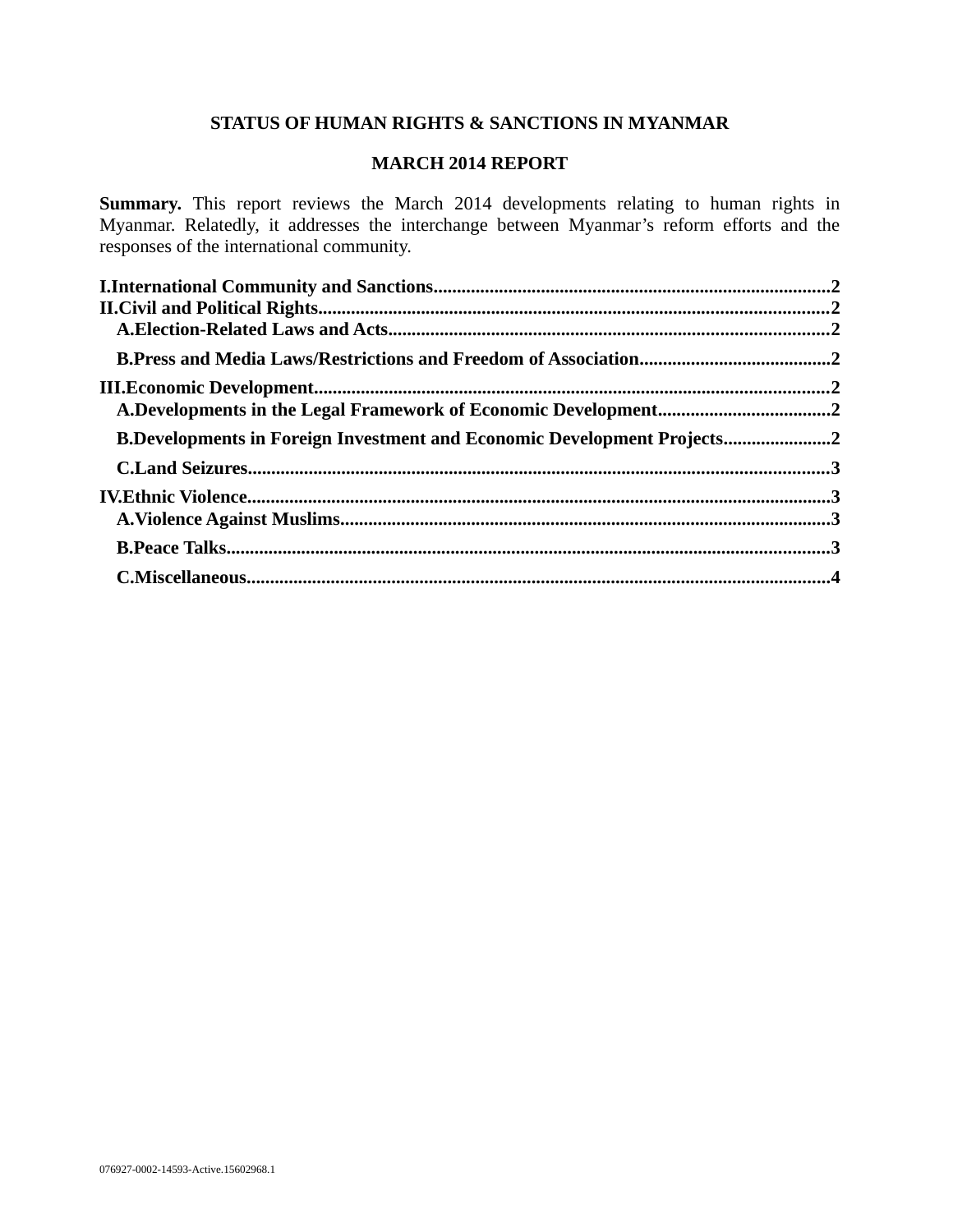# **I. International Community and Sanctions**

Members of Parliament in the UK Parliament have called for the budget for Myanmar of the UK Department for International Development (International Development Committee) to be increased promptly from £60 million to £100 million to enable greater support for education, including teacher training, the peace process and parliamentary strengthening.<sup>1</sup>

Launching a report on Democracy in Myanmar, International Development Committee Chair Sir Malcolm Bruce said, "Significant progress has been made in Burma over the last few years. While a host of problems remain, a key opportunity exists for UK development programmes to help deliver transformational change. We must seize the moment. We therefore support the UK Government's approach to support reformers in the Burmese Government to raise the country out of poverty, develop the economy and build a society that moves towards democracy. Progress will be unpredictable and uneven, but supporting the reform process by working to deliver public services and develop livelihoods offers unprecedented potential. Some critics, notably Burma Campaign UK, argue the UK is naive to reward a Burmese Government which they believe is not serious about reform. We however do not believe that progress will happen by standing back or adopting an unduly sceptical approach."<sup>2</sup>

The outgoing UN human rights rapporteur for Myanmar, Tomás Ojea Quintana, made his ninth and final mission to Myanmar from February 14-19, 2014. He noted "significant changes" for the better in the country's overall rights situation since he began monitoring six years ago, including presidential amnesties that have led to the release of more than 1,100 political prisoners, free and fair by-elections in 2012, and progress in winding down decades of armed conflict in ethnic border states. <sup>3</sup>

However, he said he was disappointed that Senior General Min Aung Hlaing, commander-in-chief of Myanmar's armed forces, never once agreed to meet with him during his term. The UN rapporteur said it was important for the military to engage more with the international community.<sup>4</sup>

 " For the time being, the military retains a prevailing role in the life and institutions of Myanmar," said Quintana's final report. "State institutions in general remain unaccountable and the judiciary is not yet functioning as an independent branch of the State. Moreover, the rule of law cannot yet be said to exist in Myanmar. In this regard, tackling the impunity and systematic discrimination in Rakhine State represents a particular challenge which, if left unaddressed, could jeopardize the entire reform process." The report reiterated many of the concerns expressed by Quintana last month, at the close of his visit, regarding ongoing rights violations in Kachin State and northern Shan State, including allegations of rape, arbitrary detention and torture during interrogation. It also expressed concerns over press freedoms.<sup>5</sup>

The new rapporteur on human rights in Myanmar will be Yanghee Lee, a South Korean expert on children's rights issues. She has been a member of the UN Committee on the Rights of the Child since 2003, and the committee's chair from 2007 to 2011.<sup>6</sup>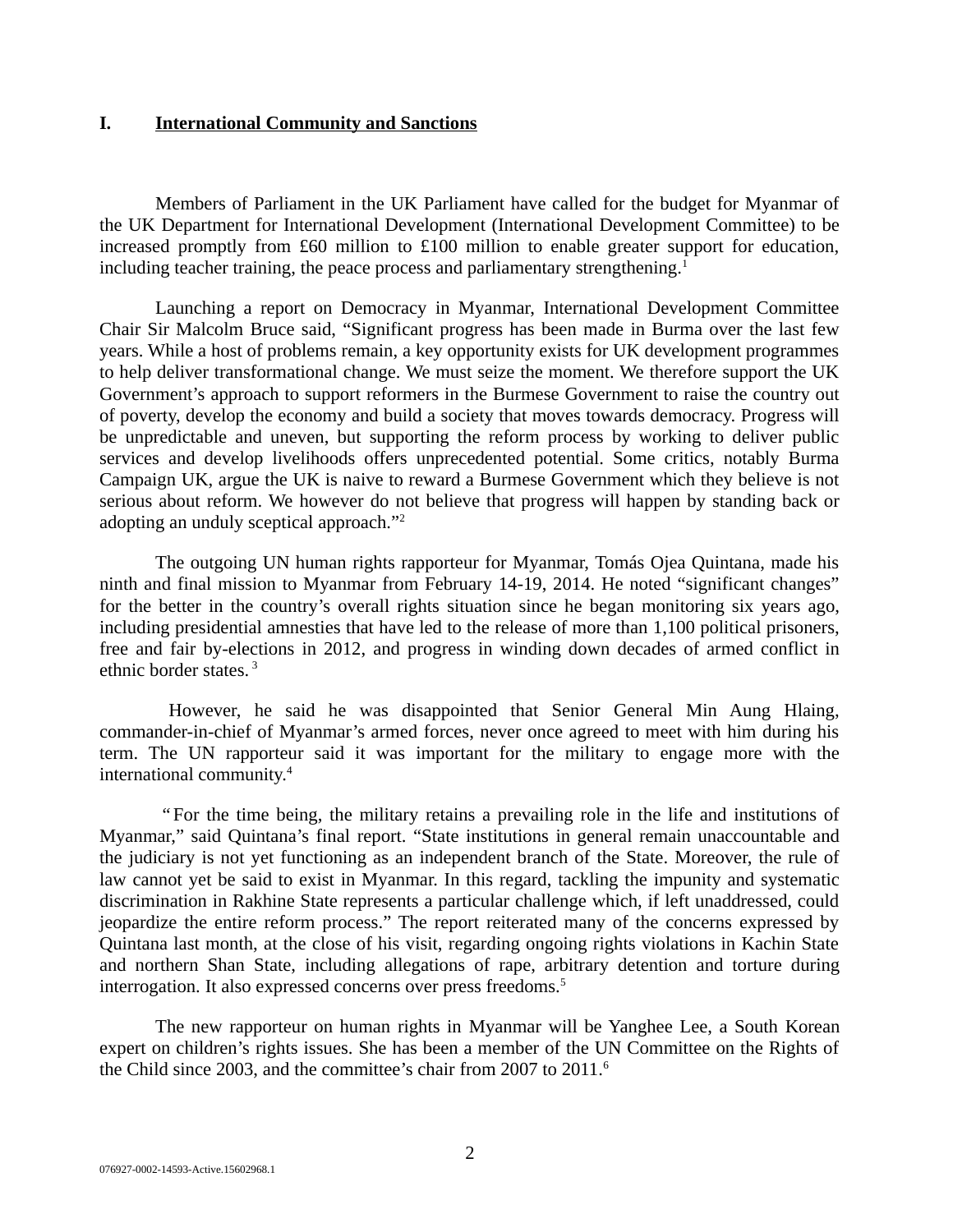# **II. Civil and Political Rights**

# **A. Election-Related Laws and Acts**

After the Joint Committee for Reviewing the Constitution (JCRC) had advised against implementing several of the most significant constitutional reforms related to electoral rights in February 2014, the Upper House of Parliament passed an amendment to a clause in the Constitution which would effectively exclude the Muslim Rohingya population from the political process by eliminating the right of temporary citizenship cardholders to form political parties.<sup>7</sup> Since 2008, the Constitution has allowed people to form political parties, run for office and vote in elections if they possess a temporary citizenship card, or "white card."<sup>8</sup> These white cards were widely distributed in 2008 to the Rohingya population, who otherwise lack citizenship documentation, but are also relied on by political dissidents who lack citizenship cards after living abroad for decades under the former military regime. Reports have indicated that there are approximately 850,000 white card holders currently in Myanmar.<sup>9</sup>

The amendment banning white card holders from forming political parties was first proposed by the Rakhine National Party (RNP), which represents the Buddhist Arakanese community in western Myanmar.<sup>10</sup> Aye Maung, chairman of the RNP, stated that the amendment is important to ensure that the political process in the country remained under control of those with full citizenship rights. $11$ 

As Myanmar continues its national debates regarding constitutional reform, its electoral officials have announced that the country will hold by-elections in November or December of 2014 to fill 30 seats in the national parliament and various state legislatures, with the next general and presidential elections to be held in November or December of 2015.<sup>12</sup> Tin Aye, chair of the Union Election Commission, announced that the 2014 by-elections were to be pushed back to the end of 2014 due to weather and other items on the government's agenda, such as the country's chairmanship of the Association of Southeast Asian Nations and the first national census in decades.<sup>13</sup> After boycotting the 2010 general elections, the National League for Democracy has confirmed that it will participate in, and contest, the 2014 by-elections.<sup>14</sup>

# **B. Press and Media Laws/Restrictions and Freedom of Association**

In March 2014, President Thein Sein signed into law two new media statutes that had previously been approved by the Parliament.<sup>15</sup> The state-run media outlet, The New Light of Myanmar, heralded the President's signing and reported that "investigative journalism and critical reporting [is now] backed by government."<sup>16</sup> Members of the country's media responded to the laws with more mixed reactions, however. While the new media laws mark the end of the junta-era 1962 Printers and Publishers Registration Act, which carried prison terms of up to seven years for various vague charges, the newly adopted 2014 Printers and Publishers Registration Law preserves the ability of the government to punish media members with fines for violating vaguely defined bans against "inciting unrest," "insulting religion," and "violating the Constitution."<sup>17</sup> The 2014 Printers and Publishers Registration Law furthermore allows the Information Ministry to exercise unilateral power to withhold or revoke publishing licenses.<sup>18</sup>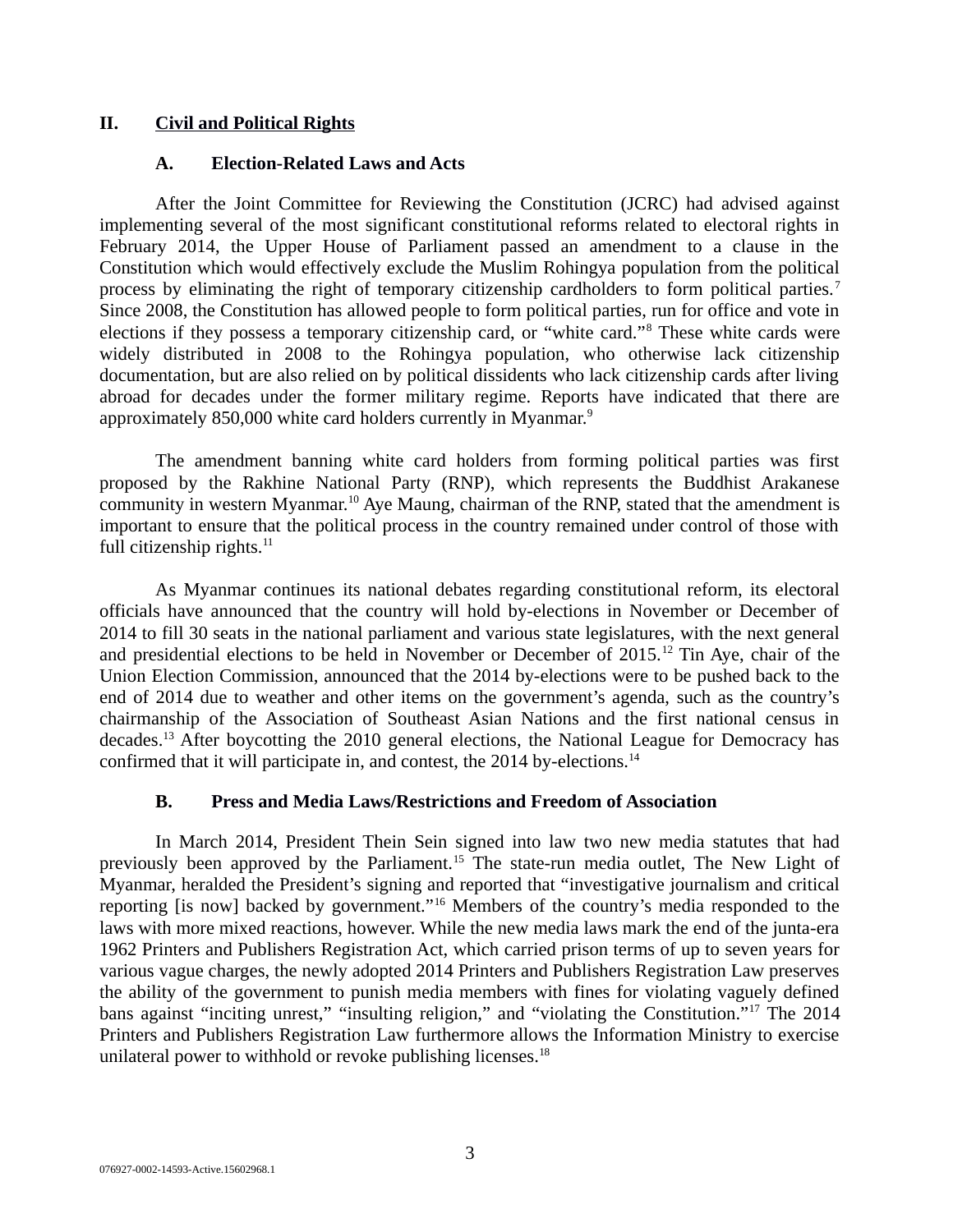The second of the two new media acts, the 2014 Press Law, was proposed by journalists and focuses on enforcing issues such as journalistic ethics, intellectual property rights, and access to government documents.<sup>19</sup>

In the trial of four journalists and the CEO of Rangoon-based Unity Journal, who were detained by the police after the newspaper reported the existence of an alleged chemical weapons factory in the Magway Region of central Myanmar, the Pakokku district court has denied bail to the defendants.<sup>20</sup> The Myanmar Press Council has asserted that it will continue to monitor the trial and try to negotiate with the prosecution for reduced charges on behalf of the defendants. $^{21}$ 

#### **III. Economic Development**

# **A. Developments in the Legal Framework of Economic Development**

Transparency continues to be a keyword in discussions about the country's economic reform, with economist Myint urging its importance in the privatization of Myanmar's state entities.<sup>22</sup> Speaking to reporters, Myint said that strict privatization laws that promote transparency are necessary to avoid cronyism and a lack of accounting for the handling of former state assets.<sup>23</sup> Suggesting that the entire process should be made transparent, he told reporters that he continues to propose the same to President Thein Sein as well as others.<sup>24</sup> Soe Tun, managing director of Wakhema Trading, added that more trustworthy oversight is necessary in addition to transparency regulations.<sup>25</sup>

Myanmar and the European Union have started taking steps toward further cooperation including increasing exports to the EU and developing an investment protection agreement.<sup>26</sup> EU Commissioner for Trade Karel De Gucht visited Myanmar and spoke with President Thein Sein and his Minister of National Planning and Economic Development, Dr. Kan Zaw, discussing a possible investment protection plan that would encourage further European investment in the country.<sup>27</sup> Bilateral trade with the EU increased by just over two-fifths last year, with Myanmar's exports increasing by over one-third.<sup>28</sup>

# **B. Developments in Foreign Investment and Economic Development Projects**

India's Reliance Industries Limited and Oil India Limited were awarded offshore oil and gas blocks at the end of the month, joining Shell, Chevron, BG Group and others as winners of a number of shallow- and deep-water blocks up for bidding.<sup>29</sup> Norway's Statoil, along with partner ConocoPhillips, also won a deep-water exploration block in the bid, securing a 9,000 square km block in a promising but unexplored location.<sup>30</sup> The year-long auction is expected to be an important test of the government's transparency, with the oil and gas sector now making up approximately two-fifths of foreign investment. $31$ 

At the same time, the government plans to ban exports of raw timber in a move intended to encourage the growth of a domestic wood-processing industry.<sup>32</sup> Myanmar is one of only a few countries to allow the export of raw timber, which is often sold at less value than they are worth, at the expense of potential domestic processors, and both a foreign report and official domestic figures indicate that a high percentage of timber trade is illegal. $33$  Not unlike other industries in Myanmar, the wood-processing industry is suffering from cronyism and corruption, although the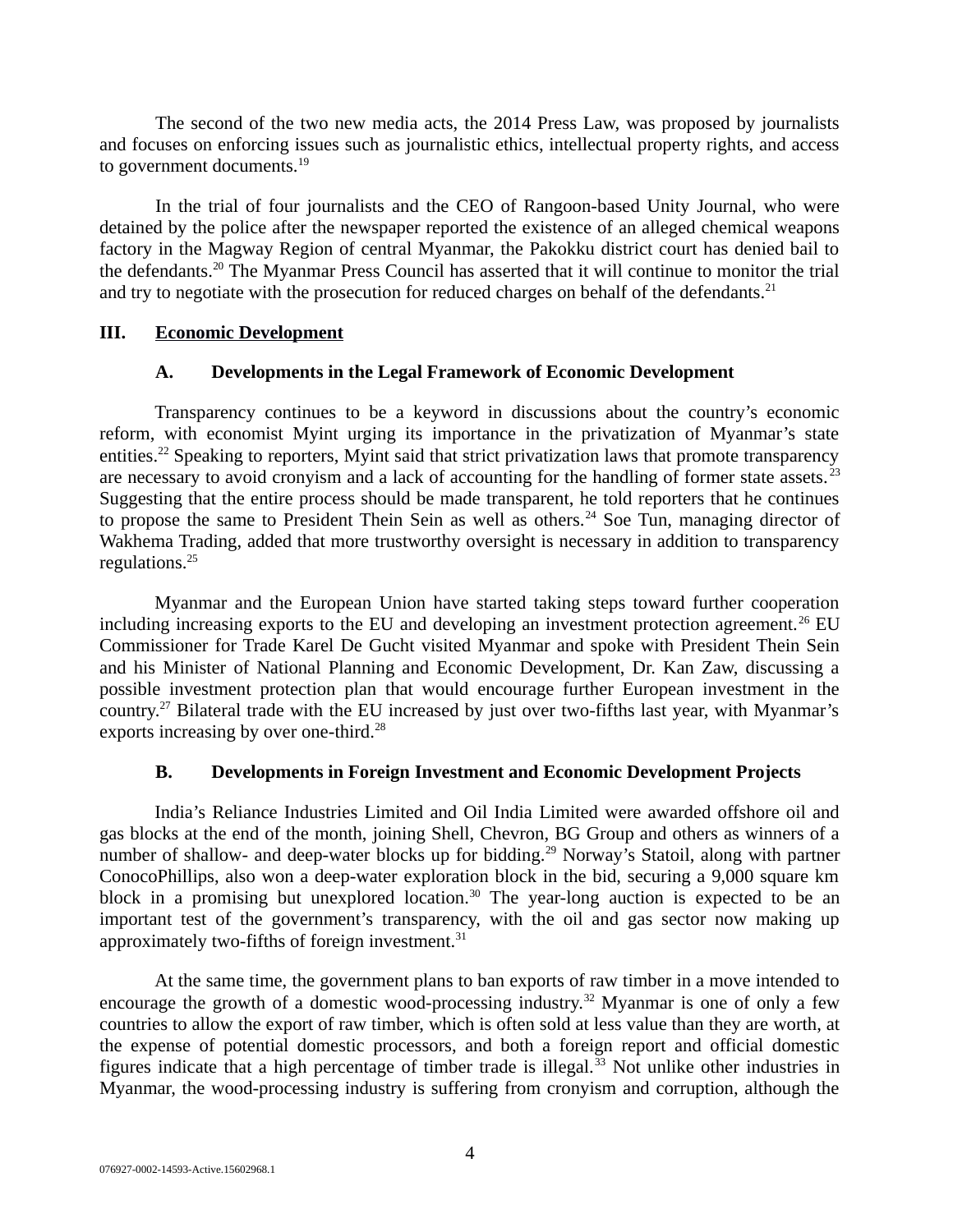ban shows some signs of potential with foreign investment in timber processing apparently in the rise, led by Indian investors.<sup>34</sup>

Meanwhile, Minister of Transport Nyan Htun Aung expressed the government's interest in establishing Myanmar as a major air hub in Asia, speaking at a conference in Yangon at the end of the month.<sup>35</sup> The plan includes regulatory changes, infrastructure improvements, promotion of airlines and strategic destination linkages, as well as promotion of foreign investment.<sup>36</sup> Currently only state-owned companies can provide air transport services, although regulatory reforms including grants of waivers may allow private companies to participate.<sup>37</sup> Twenty-eight international airlines currently operate in Myanmar, alongside seven domestic airlines.<sup>38</sup>

#### **C. Land Seizures**

As noted in our December 2013 report, at the end of last year a group of protestors from Migyaungkan village staged a two week long demonstration in Yangon in protest of the military seizure of their land in the 1990's, eventually disbanding with a vow to return in three months if the promised redress had not been received.<sup>39</sup> Claiming that the government did not keep their promise, a group of over one hundred protestors restarted their sit-in protest this month.<sup>40</sup> Resuming their protest this time in Mahabandula Park, the protestors again stated their desire for an investigation commission into the land seizure.<sup>41</sup>

The group was forcibly ousted in the early morning of March 30, 2014 by 2,000 police officers after refusing to comply with a police request to disperse.<sup>42</sup> One report also identified a raid on the protest camp by a group of people wearing red armbands, purportedly with the goal of "destroying" the camp.<sup>43</sup> Protestors returned for a period after the raid<sup>44</sup> and eventually regrouped at a neighboring location, but were again evicted by a smaller police force numbering 1,000 officers.<sup>45</sup>

The group's continued protests earned them a meeting with authorities at City Hall, where they reiterated their demand to have the government return the land they claim was unfairly seized.<sup>46</sup> MP Thein Nyut expressed his wish for the protestors to peacefully remove their camp and reduce their expectations of seeing all of the confiscated land returned, while asking the government to "take fair action" and give compensation to the protestors. $47$  Lieutenant Colonel Thet Naing, in response to the protests and speaking for the Yangon Regional Command, has said that they will not give the land up, stating that the land "is intended for the soldiers who sacrificed their lives for the country."<sup>48</sup>

Meanwhile, in Bago region, approximately one thousand farmers from Pyay district gathered to protest the seizure of over 20,000 acres of land by the military and call for its return.<sup>49</sup> In Tamwe township, another group of protestors continued a two-month long sit-in demanding compensation for a 1994 seizure of land for unrealized military purposes, the land instead eventually having been acquired by a private company.<sup>50</sup> Meeting with the protestors, Colonel Tin Win of Security and Border Affairs urged them not to conduct the protest in a way that would "disturb the liberty of others."<sup>51</sup>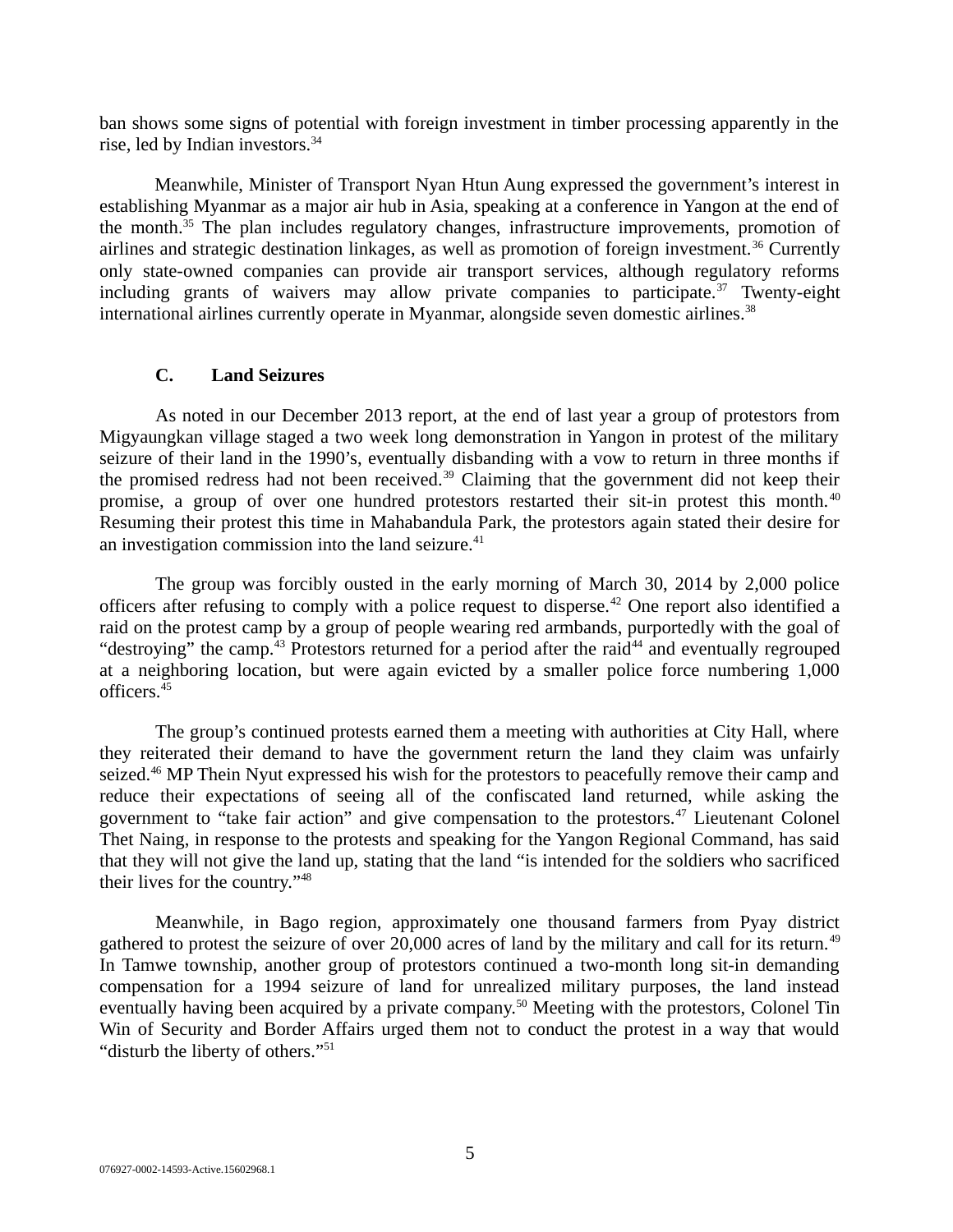# **IV. Ethnic Violence**

#### **A. Violence Against Muslims**

President Thein Sein ordered an executive commission and the country's Union Supreme Court to draft the Emergency Provisions on Marriage Act for Burmese Buddhist Women, a law that could restrict interfaith marriage and include population controls.<sup>52</sup> The law is widely considered to target country's Rohingya Muslims. The current version of the bill, drafted by lawyers of the nationalist Buddhist 969 movement, would require Buddhist women to get permission from their parents and local government officials before marrying a man from another faith, require non-Buddhist men to convert to Buddhism before marrying a Buddhist woman, limit the number of children people can have, and tighten restrictions on polygamy. The Union Supreme Court is reportedly drafting the sections of the bill relating to marriage and population control. Human Rights Watch said the law enshrines "blatant discrimination" and called the law unconstitutional and a breach of Myanmar's international commitments. Article 348 of Myanmar's Constitution states that the government "shall not discriminate any citizen of the Republic of the Union of Myanmar, based on race, birth, religion, official position, status, culture, sex and wealth." Article 16 of the Convention on the Elimination of All Forms of Discrimination against Women, to which Myanmar is a party, specifies that governments should ensure that women and men have "the same right to enter into marriage."<sup>53</sup>

The Upper House of Parliament passed an amendment to the Constitution that would remove the right of temporary citizenship card holders to form political parties.<sup>54</sup> Temporary citizenship cards, or "white cards," are primarily held by Rohingya Muslims and political dissidents who returned to the country following the country's recent democratic reforms. While the government does not recognize the Rohingya as Myanmar citizens, it issued them white cards so they could vote in favor of constitutional changes in 2008 and vote for the Union Solidarity and Development Party in 2010 national elections. The amendment will need to be approved by the Lower House of Parliament to become a part of the Constitution. The current Constitution allows holders of white cards to form political parties, run for office and vote in elections. The chairman of the Rakhine National Party intends to ask Parliament to strip voting rights from white card holders as well.

In late March, the government began a nationwide census that includes ethnic identification categories, its first census in more than 30 years.<sup>55</sup> Buddhist protestors in Rakhine State, worried that the census would legitimize the status of Rohingya Muslims, threatened to boycott the census unless it did not allow Rohingya to self-identify.<sup>56</sup> Rakhine State authorities, including the police, argued that inclusion of the Rohingya as a census category would lead to more communal violence in the state.<sup>57</sup> In response to this pressure, the government did not allow Rohingya to identify as such on their ballots, despite the immigration minister assuring them that they would be able to do so.<sup>58</sup> As a result, some Rohingya boycotted the census, and for those who attempted to self-identify, the authorities passed over their homes.<sup>59</sup> The United Nations Population Fund (UNFPA), which funded most of the \$75 million survey, expressed deep concerns. $60$ 

Mobs of thousands of Buddhists nationalists in Rakhine State capital Sittwe attacked the offices of international aid groups in an effort to chase out humanitarian workers assisting Rohingya Muslims.<sup>61</sup> According to Buddhist nationalists, the attacks were prompted by a female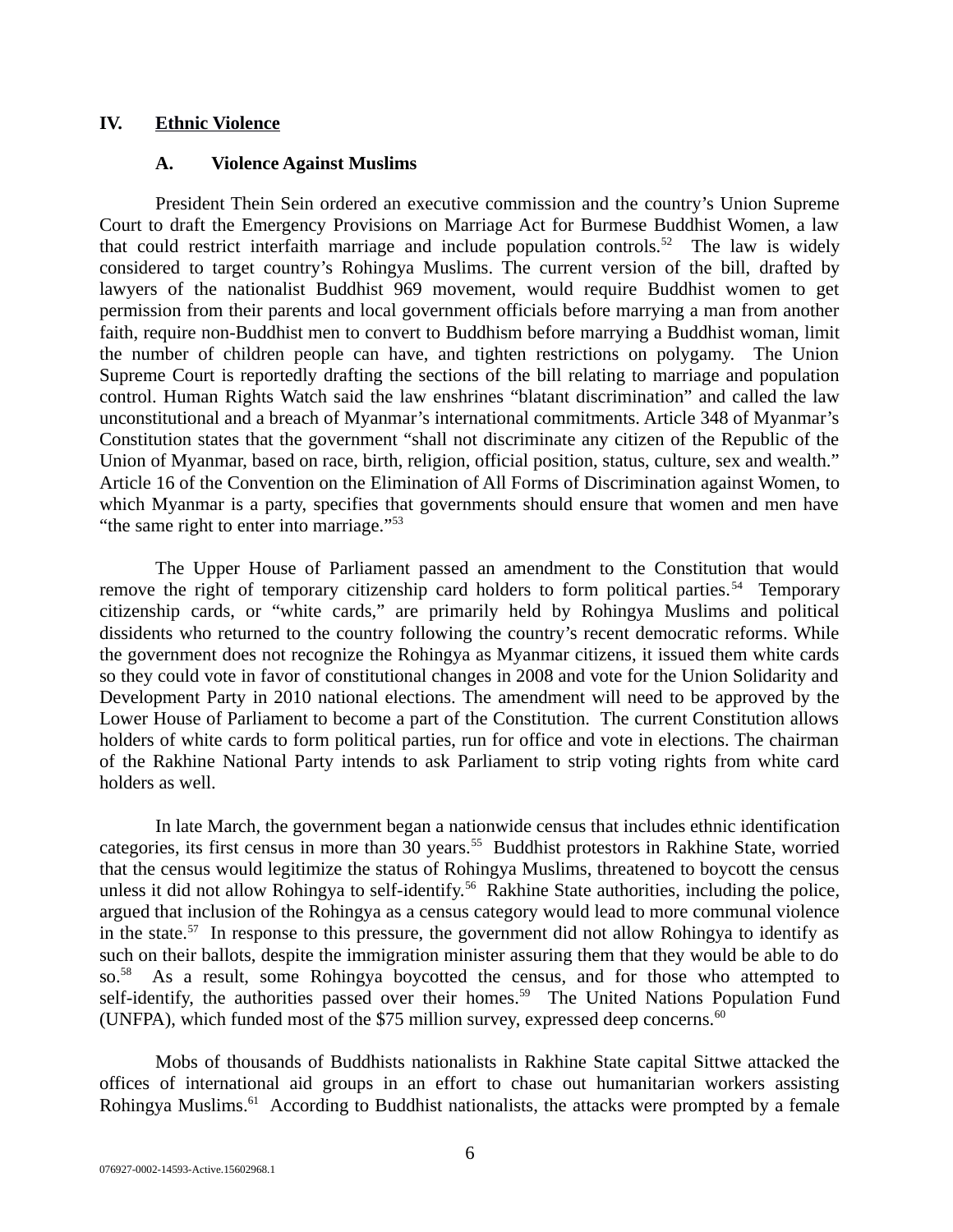staffer for German-based medical aid group Malteser International taking down a Buddhist flag from outside the Malteser medical warehouse in a way that Buddhist nationalists perceived as disrespectful. Sittwe residents had put up Buddhist flags in the town to signal their boycott of the nationwide census allowing Rohingya to self-identify.<sup>62</sup> Members of the angry mob threw stones at the staffer's home, searched for the private apartments of other Malteser aid workers, and ransacked the offices of the organization and other international humanitarian groups. $63$  An 11 year old Rakhine girl was killed by a police bullet fired to disperse the angry crowds.<sup>64</sup> Malteser International stated that the staffer handed the flag to the warehouse's owner and did not act disrespectfully,<sup>65</sup> and a Malteser International spokesperson suggested that the Buddhist mob was organized and did not act spontaneously.<sup>66</sup> In response to the attacks, a spokesperson for President Thein Sein said that international aid workers should be more sensitive to local customs.<sup>67</sup> Following the attacks, humanitarian workers fled Sittwe, despite attempts by Buddhist nationalists to block passage to the airport.<sup>68</sup> All Malteser staff evacuated the town, leaving tuberculosis patients and other vulnerable people in jeopardy.<sup>69</sup> One newspaper estimated that at least 20,000 people in displacement camps around Sittwe will run out of drinking water within 10 days, and food will run out within two weeks.<sup>70</sup> Communities in other parts of Rakhine State will also be affected because international organizations use Sittwe as a staging point for providing supplies to almost 200,000 displaced people and rural villagers.

The attacks on humanitarian organizations in Rakhine State follow the government's decision in February to suspend the operations of Médecins Sans Frontieres ("MSF"), also known as Doctors Without Borders, in the region. The New York Times reported that about 150 of the most vulnerable patients in Rakhine have died since MSF was banned from the state, with more than 20 of the deceased patients pregnant women who died in labor.<sup>71</sup> An MSF referral had been the only way for pregnant women facing difficult deliveries to be transferred to a government hospital, and over ten thousand patients with tuberculosis, malaria or HIV relied on MSF as their only source of medicine.<sup>72</sup> Rohingya patients have had difficulties securing referrals from government physicians and have been required to pay bribes to security guards to get past hospital checkpoints.<sup>73</sup> The government said it would accept supplies of medicine from MSF for distribution to needy patients, but how the supplies would be distributed remains unclear.<sup>74</sup> MSF was expelled from Rakhine in February after the organization treated Rohingya people following mob violence in Duu Chee Yar Tan village, an incident the government denies occurred.<sup>75</sup>

United to End Genocide, an NGO run by former U.S. congressman Tom Andrews, released a report in March that finds that deteriorating conditions have put Myanmar in a downward trajectory that could end in the world's next genocide if the United States and the international community do not take immediate action. The report calls on President Obama to take stronger action to protect Rohingya Muslims from further violence.<sup>76</sup>

#### **B. Peace Talks**

The government, military and leaders of ethnic armed groups have formed a joint committee to draft the nationwide ceasefire that will be composed of an equal number of representatives from the government and ethnic groups.<sup>77</sup> Government representatives will include three military commanders, three members of Parliament and three cabinet officials. This is considered a significant development because it is first time that the military will be directly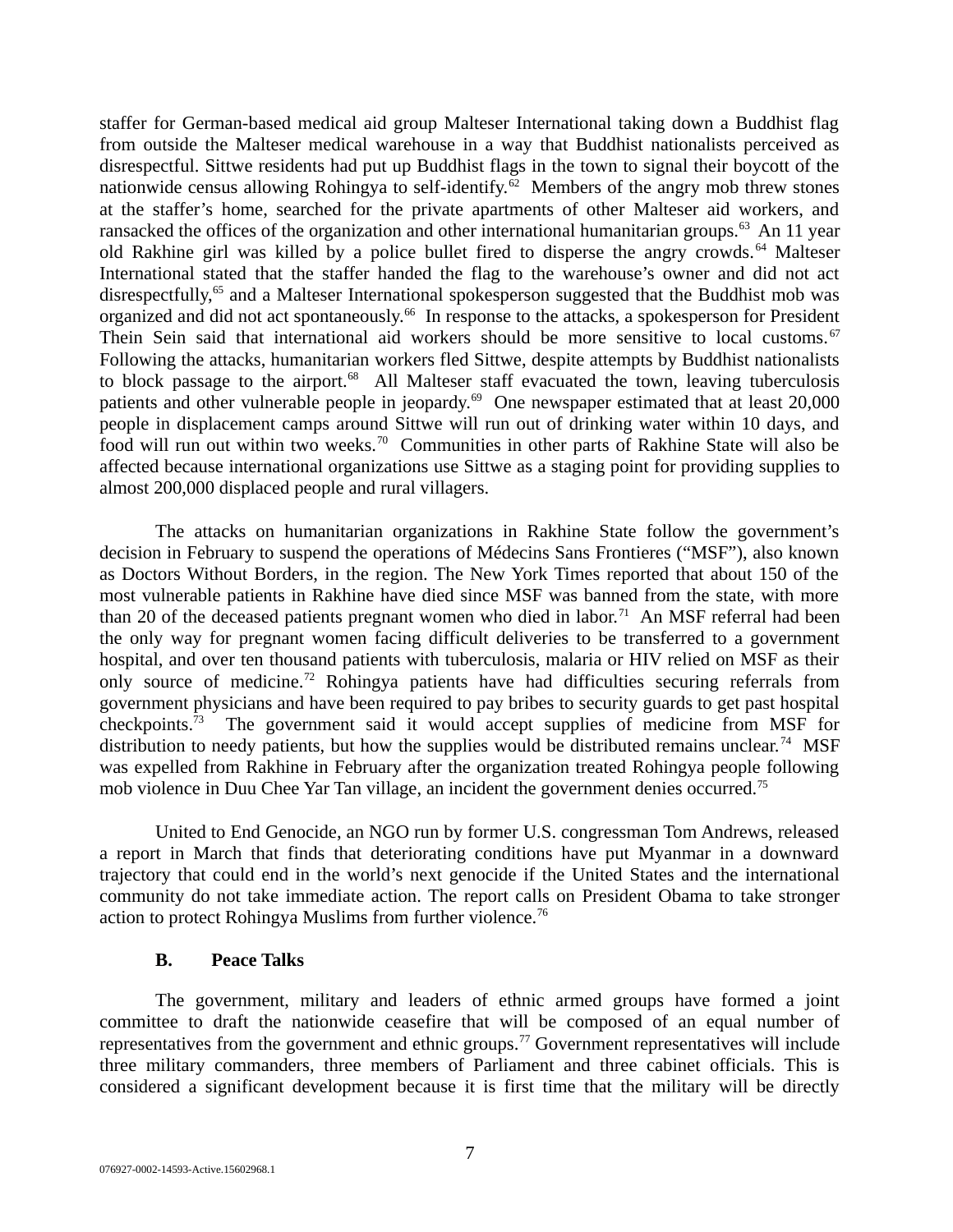involved in peace talks, and that the two sides will attempt to write a single draft text rather than exchanging drafts. $78$ 

The idea of a federal army, merging armed ethnic groups into the Myanmar military with some degree of autonomy, remains a key issue in negotiations. The issue is so sensitive that it may be left out of the ceasefire discussions and will instead be resolved in political discussions following a signing of the ceasefire.<sup>79</sup> Ethnic leaders want to autonomously control their regions and manage borders without commands from the Myanmar Army. The government has rejected these demands.

# **C. Miscellaneous**

The International Human Rights Clinic at Harvard Law School released a policy memorandum documenting a pattern of indiscriminate and willful attacks by the Myanmar military on civilians, particularly in areas of conflict, including Kachin State and northern Shan State. These attacks have included "shoot-on-sight" directives, indiscriminant artillery shelling, extrajudicial killings and the use of landmines to inflict civilian casualties. The clinic said the offenses were "centrally planned" by the country's military and constitute violations of international law.<sup>80</sup>

As described above in Section IV.A. of this report, Myanmar administered a national census in late March that included a question asking for the respondent's ethnic group. Many ethnic minority groups were deeply suspicious of the census and did not cooperate with its administration. Some armed rebel groups, including those in Kachin State and Wa Sarea, barred census takers from entering the territories they control because they worried the census would be used for political purposes.<sup>81</sup> Kachin leaders claimed a government letter stated the census would be used to force ethnic armed groups to come "under the rule of law."<sup>82</sup> As a result of the Kachin Independence Organization ("KIO") not allowing census takers into its territory, about 80,000 people in areas controlled by the KIO (representing at least 30% of the population of Kachin State) were left out of the census. $83$  An undercounting could disadvantage Kachin residents politically because states budgets are based on population. Ethnic Shan feared facing criminal prosecution if they answered the census honestly.<sup>84</sup> One question asked whether any household members are currently working abroad, and more than a million Myanmar nationals are working illegally in Thailand. Ethnic minority leaders also said there was confusion about the classification of certain ethnic groups, and concern that rural minority people who do not speak Burmese would struggle to answer the census. Additionally, Mon people reportedly feared identifying themselves as Mon because their national identity card or household registration card lists them as Bamar.<sup>85</sup> There are also concerns that small tribes that were left off the census form will be erased from Myanmar's official record.<sup>86</sup>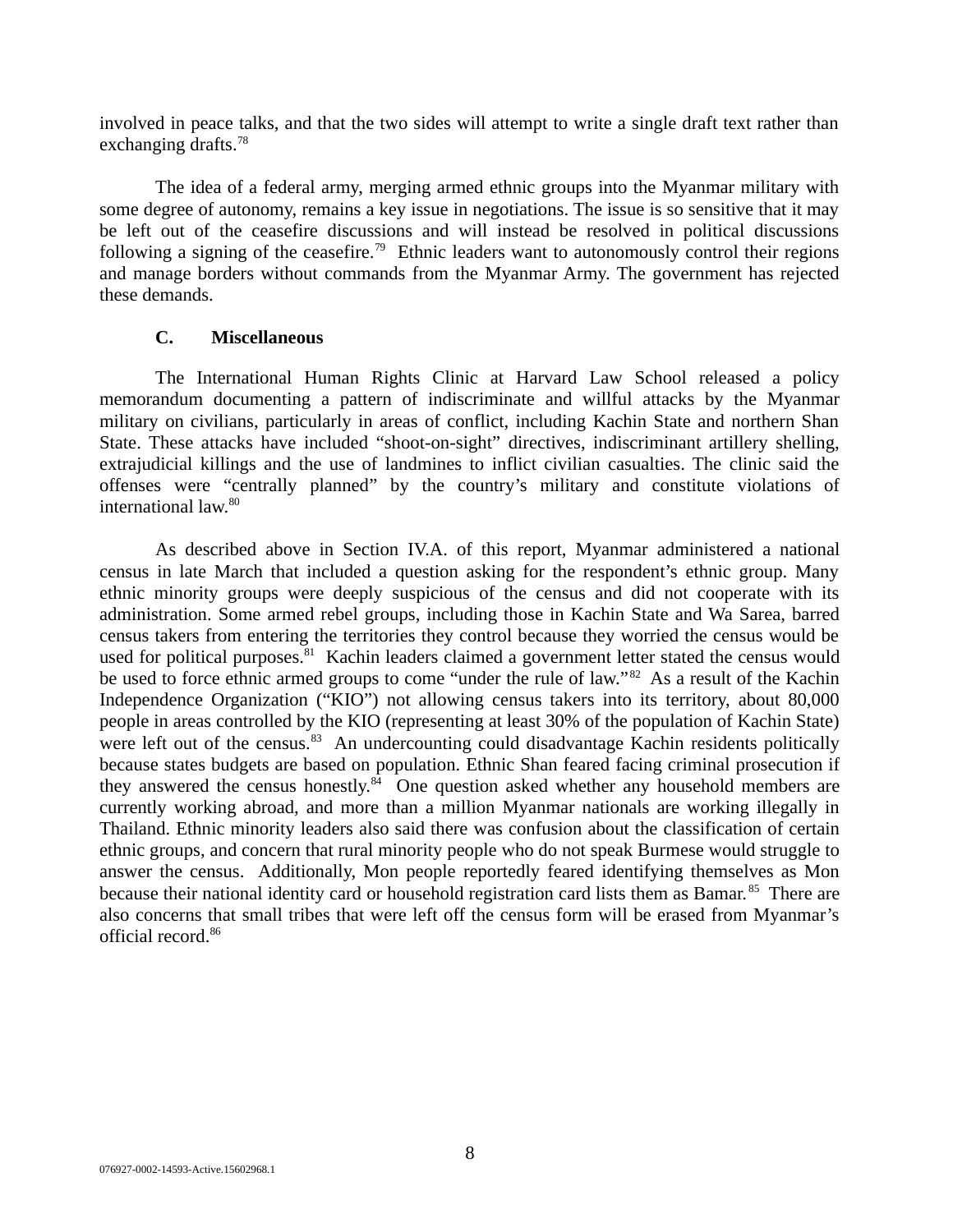| $\mathbf{1}$                                                                                   |                                                                                                |  |
|------------------------------------------------------------------------------------------------|------------------------------------------------------------------------------------------------|--|
|                                                                                                | UK Parliament, March 13, 2014:                                                                 |  |
|                                                                                                | http://www.parliament.uk/business/committees/committees-a-z/commons-select/international-devel |  |
|                                                                                                | opment-committee/news/democracy-and-development-in-burma-substantive/                          |  |
| $\overline{2}$                                                                                 |                                                                                                |  |
|                                                                                                | Id.                                                                                            |  |
| 3                                                                                              |                                                                                                |  |
|                                                                                                | The Irrawaddy, March 14, 2014:                                                                 |  |
|                                                                                                | http://www.irrawaddy.org/burma/quintana-releases-final-report-burma-human-rights.html          |  |
| $\overline{4}$                                                                                 |                                                                                                |  |
|                                                                                                | Id.                                                                                            |  |
| 5                                                                                              |                                                                                                |  |
|                                                                                                | Id.                                                                                            |  |
| 6                                                                                              |                                                                                                |  |
|                                                                                                | Id.                                                                                            |  |
| 7                                                                                              |                                                                                                |  |
|                                                                                                | The Irrawaddy, March 20, 2014:                                                                 |  |
|                                                                                                | http://www.irrawaddy.org/burma/upper-house-approves-ban-politics-non-citizens.html             |  |
| 8                                                                                              |                                                                                                |  |
|                                                                                                | Id.                                                                                            |  |
| 9                                                                                              |                                                                                                |  |
|                                                                                                | Id.                                                                                            |  |
| 10                                                                                             |                                                                                                |  |
|                                                                                                | Id.                                                                                            |  |
| 11                                                                                             |                                                                                                |  |
|                                                                                                | Id.                                                                                            |  |
| 12                                                                                             |                                                                                                |  |
|                                                                                                | Democratic Voice of Burma, March 20, 2014:                                                     |  |
| r/38722                                                                                        | https://www.dvb.no/news/general-election-will-be-nov-dec-2015-says-ec-chairman-burma-myanma    |  |
| 13                                                                                             |                                                                                                |  |
|                                                                                                | Radio Free Asia, March 20, 2104:                                                               |  |
|                                                                                                | http://www.rfa.org/english/news/myanmar/by-elections-03202014185956.html                       |  |
| 14                                                                                             |                                                                                                |  |
|                                                                                                | Id.                                                                                            |  |
| 15                                                                                             |                                                                                                |  |
|                                                                                                | The Irrawaddy, March 19, 2014:                                                                 |  |
|                                                                                                | http://www.irrawaddy.org/burma/president-signs-new-media-laws-mixed-reaction-journalists.html  |  |
| 16                                                                                             |                                                                                                |  |
|                                                                                                | Id.                                                                                            |  |
| 17                                                                                             |                                                                                                |  |
|                                                                                                | Id.                                                                                            |  |
| 18                                                                                             |                                                                                                |  |
|                                                                                                | Id.                                                                                            |  |
| 19                                                                                             |                                                                                                |  |
|                                                                                                | Id.                                                                                            |  |
| 20                                                                                             |                                                                                                |  |
|                                                                                                | Eleven Myanmar, March 4, 2014: http://elevenmyanmar.com/index.php?                             |  |
| option=com_content&view=article&id=5262:pakokku-district-court-refuses-bail-for-unity-journal- |                                                                                                |  |
|                                                                                                | s-ceo-and-reporters&catid=44:national&Itemid=384                                               |  |
| 21                                                                                             |                                                                                                |  |
|                                                                                                | Id.                                                                                            |  |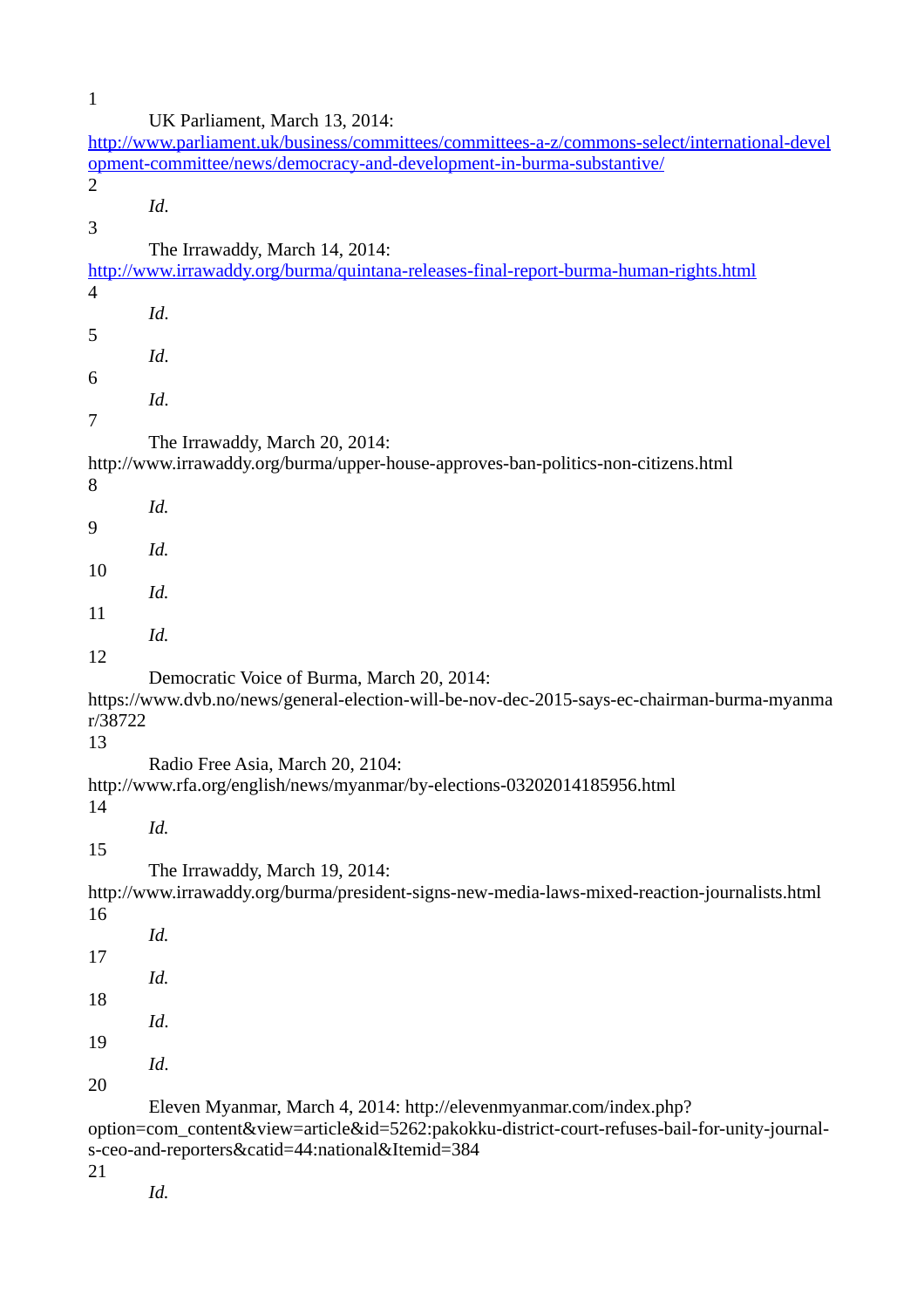22

|               | Myanmar Times, March 30, 2014:                                                                         |
|---------------|--------------------------------------------------------------------------------------------------------|
|               | http://www.mmtimes.com/index.php/business/property-news/10015-privatisation-law-essential-say-         |
|               | economists.html.                                                                                       |
| 23            |                                                                                                        |
|               | Id.                                                                                                    |
| 24            |                                                                                                        |
|               | Id.                                                                                                    |
|               |                                                                                                        |
| 25            |                                                                                                        |
|               | Id.                                                                                                    |
| 26            |                                                                                                        |
|               | NewEurope, April 1, 2014:                                                                              |
|               | <u>http://www.neurope.eu/article/myanmar-eu-work-enhance-economictrade-links-0.</u>                    |
| 27            |                                                                                                        |
|               | Id.                                                                                                    |
| 28            |                                                                                                        |
|               | Id.                                                                                                    |
| 29            |                                                                                                        |
|               |                                                                                                        |
|               | The Economic Times, March 26, 2014:                                                                    |
|               | http://articles.economictimes.indiatimes.com/2014-03-26/news/48594864 1 moattama-offshore-ar           |
|               | ea-tanintharyi-offshore-area-shallow-water-blocks.                                                     |
| 30            |                                                                                                        |
|               | The Nordic Page, March 28, 2014:                                                                       |
|               | <u>http://www.tnp.no/norway/economy/4419-statoil-awarded-exploration-acreage-offshore-myanmar-n</u>    |
| orway.        |                                                                                                        |
| 31            |                                                                                                        |
|               | OilPrice, March 27, 2014:                                                                              |
|               | http://oilprice.com/Energy/Energy-General/Myanmar-Close-but-not-Quite-Ready-for-Prime-Time.h           |
|               |                                                                                                        |
| <u>tml</u> .  |                                                                                                        |
| 32            |                                                                                                        |
|               | International Business Times, March 31, 2014:                                                          |
|               | http://www.ibtimes.com/myanmar-imposes-export-ban-stop-its-timber-foreign-exploitation-goal-est        |
|               | ablish-domestic-wood-1565294.                                                                          |
| 33            |                                                                                                        |
|               | Id.                                                                                                    |
| 34            |                                                                                                        |
|               | The Irrawaddy, March 5, 2014:                                                                          |
|               | <u>http://www.irrawaddy.org/business/fdi-timber-processing-tops-51mln-india-biggest-investor.html.</u> |
| 35            |                                                                                                        |
|               |                                                                                                        |
|               | Myanmar Times, March 30, 2014:                                                                         |
|               | http://www.mmtimes.com/index.php/national-news/10027-myanmar-aims-to-become-regional-aviat             |
| ion-hub.html. |                                                                                                        |
| 36            |                                                                                                        |
|               | Id.                                                                                                    |
| 37            |                                                                                                        |
|               | Id.                                                                                                    |
| 38            |                                                                                                        |
|               | Id.                                                                                                    |
| 39            |                                                                                                        |
|               |                                                                                                        |
|               | Radio Free Asia, December 12, 2013:                                                                    |
|               | <u>http://www.rfa.org/english/news/myanmar/migyaungkan-12122013174933.html</u> . See our December      |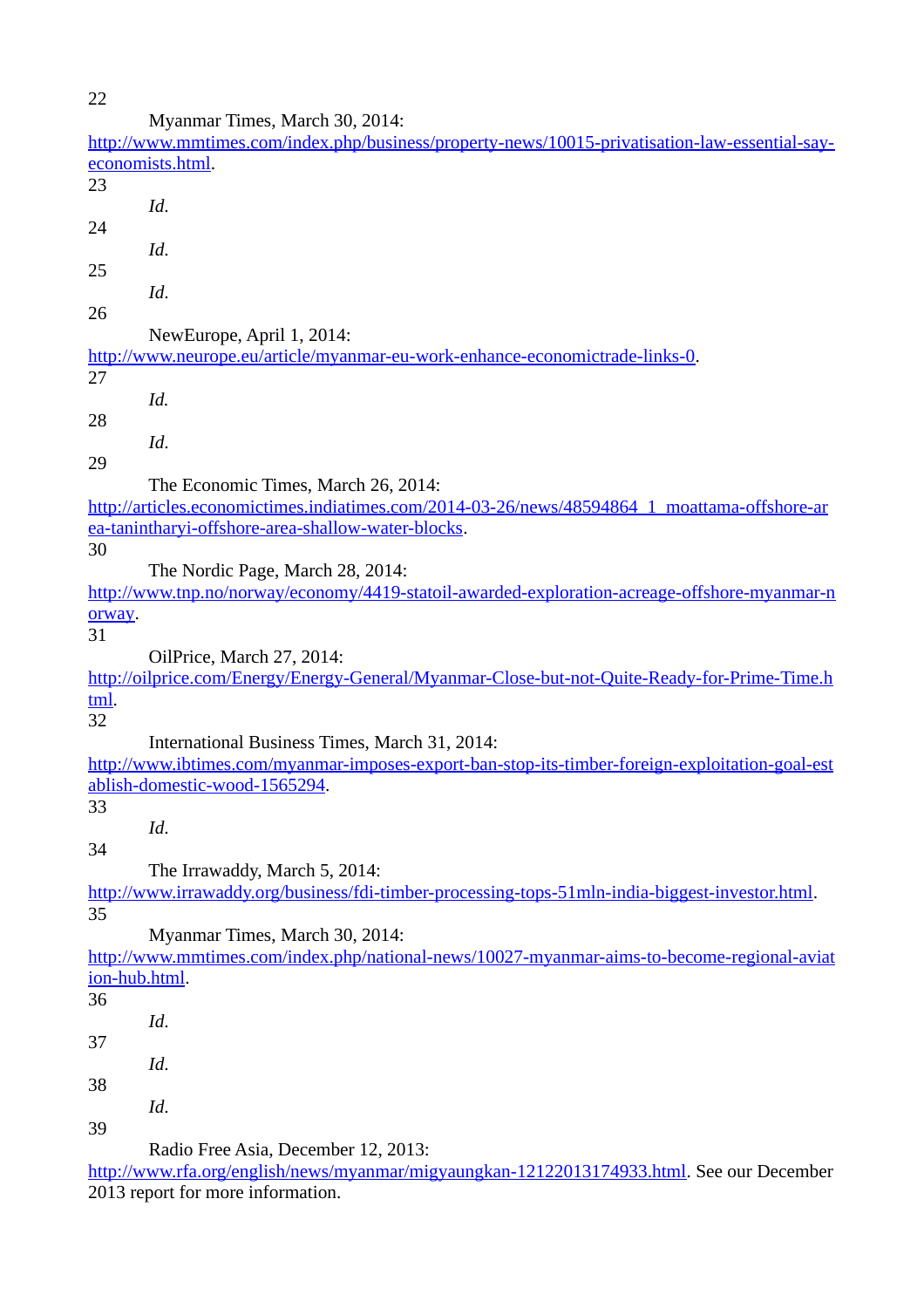| 40 |                                                                                                                                                            |
|----|------------------------------------------------------------------------------------------------------------------------------------------------------------|
|    | Democratic Voice of Burma, March 27, 2014:                                                                                                                 |
|    | http://www.dvb.no/news/michaungkan-villagers-restart-sit-in-protest-burma-myanmar/39000.                                                                   |
| 41 |                                                                                                                                                            |
|    | Id.                                                                                                                                                        |
| 42 |                                                                                                                                                            |
|    |                                                                                                                                                            |
|    | Eleven Myanmar, March 31, 2014: http://www.elevenmyanmar.com/index.php?                                                                                    |
|    | option=com_content&view=article&id=5606; Democratic Voice of Burma, March 31, 2014:                                                                        |
|    | http://www.dvb.no/dvb-video/michaungkan-protestors-forcibly-dispersed-from-maha-bandula-park-                                                              |
|    | burma-myanmar/39140.                                                                                                                                       |
| 43 |                                                                                                                                                            |
|    | Mizzima, March 31, 2014:                                                                                                                                   |
|    | http://www.mizzima.com/mizzima-news/myanmar/item/11041-yangon-protest-camps-suffer-early-                                                                  |
|    | morning-demolition-raid.                                                                                                                                   |
| 44 |                                                                                                                                                            |
|    | Id.                                                                                                                                                        |
| 45 |                                                                                                                                                            |
|    | Eleven Myanmar, April 1, 2014: http://www.elevenmyanmar.com/index.php?                                                                                     |
|    | option=com_content&view=article&id=5610.                                                                                                                   |
| 46 |                                                                                                                                                            |
|    | Eleven Myanmar, April 2, 2014: http://www.elevenmyanmar.com/index.php?                                                                                     |
|    | option=com_content&view=article&id=5635.                                                                                                                   |
| 47 |                                                                                                                                                            |
|    | Id.                                                                                                                                                        |
| 48 |                                                                                                                                                            |
|    | Id.                                                                                                                                                        |
| 49 |                                                                                                                                                            |
|    | Eleven Myanmar, March 31, 2013: http://www.elevenmyanmar.com/index.php?                                                                                    |
|    | option=com_content&view=article&id=5600.                                                                                                                   |
| 50 |                                                                                                                                                            |
|    | Democratic Voice of Burma, April 3, 2014:                                                                                                                  |
|    | http://www.dvb.no/news/protestors-should-behave-with-discipline-officials-burma-myanmar/39235.                                                             |
| 51 |                                                                                                                                                            |
|    |                                                                                                                                                            |
|    | Id.                                                                                                                                                        |
| 52 |                                                                                                                                                            |
|    | The Irrawaddy, March 7, 2014:<br>http://www.irrawaddy.org/burma/thein-sein-orders-commission-court-draft-protection-religion-law.html; Democratic Voice of |
|    | Burma, March 8, 2014: http://www.dvb.no/news/race-protection-bill-drafting-commission-to-be-formed-burma-myanmar/38230.                                    |
| 53 |                                                                                                                                                            |
|    | Human Rights Watch, March 24, 2014:                                                                                                                        |
|    | http://www.hrw.org/news/2014/03/24/burma-scrap-proposed-discriminatory-marriage-law.                                                                       |
| 54 |                                                                                                                                                            |
|    | The Irrawaddy, March 20, 2014: http://www.irrawaddy.org/burma/upper-house-approves-ban-politics-non-citizens.html.                                         |
| 55 |                                                                                                                                                            |
|    | The Irrawaddy, March 25, 2014:                                                                                                                             |
|    | http://www.irrawaddy.org/burma/arakan-officials-ask-rohingya-leave-census-race-question-blank.html.                                                        |
| 56 |                                                                                                                                                            |
|    | New York Times, March 30, 2014:<br>http://www.nytimes.com/2014/03/31/world/asia/religious-tensions-cloud-myanmar-census.html.                              |
| 57 |                                                                                                                                                            |
|    | The Irrawaddy, March 25, 2014:                                                                                                                             |
|    | http://www.irrawaddy.org/burma/arakan-officials-ask-rohingya-leave-census-race-question-blank.html.                                                        |
|    |                                                                                                                                                            |

58

*Id.*

59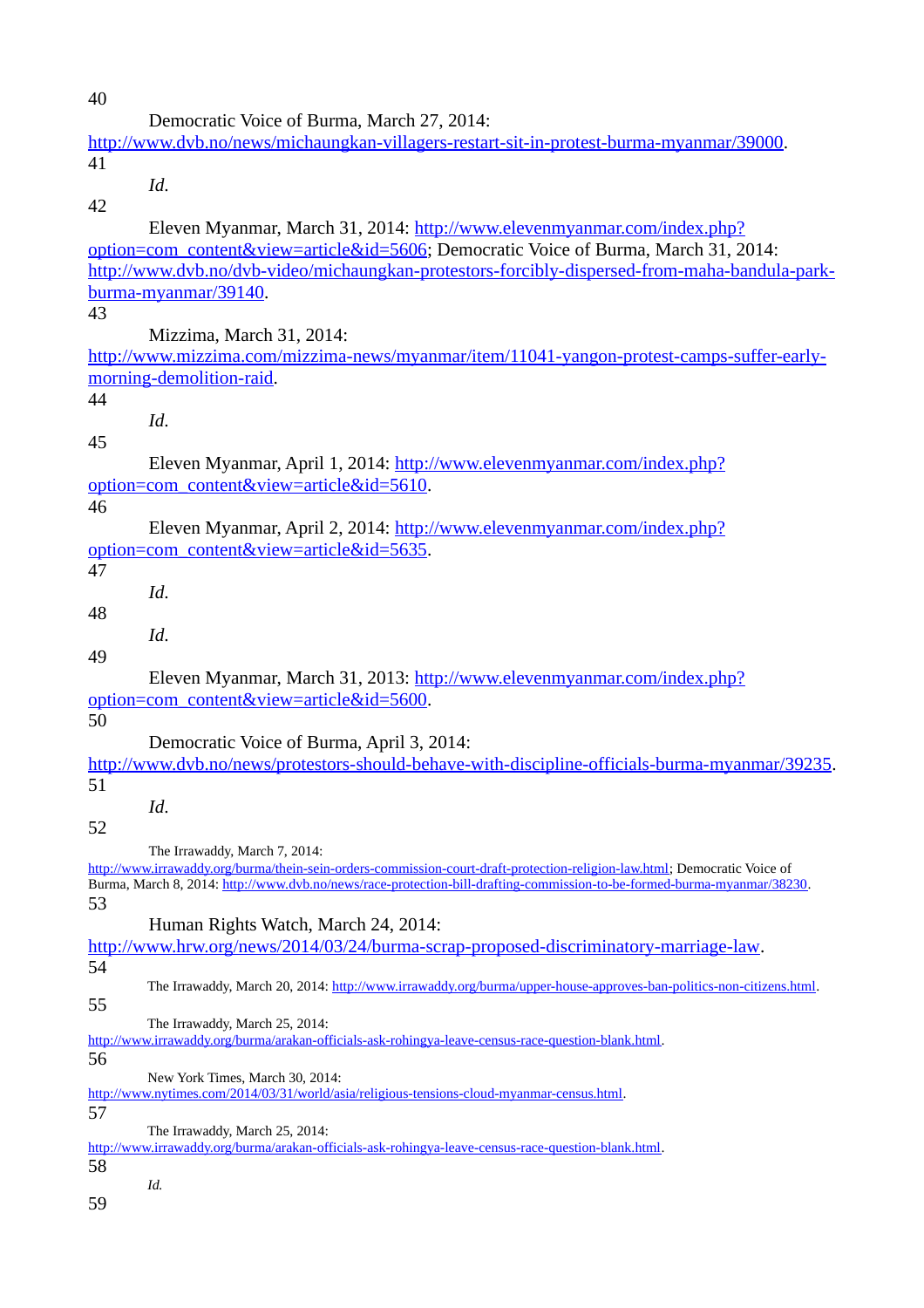Democratic Voice of Burma, April 1, 2014:

[http://www.dvb.no/news/census-takers-fail-to-count-rohingyas-burma-myanmar/39210;](http://www.dvb.no/news/census-takers-fail-to-count-rohingyas-burma-myanmar/39210) The Irrawaddy, March 31, 2014: [http://www.irrawaddy.org/burma/govt-rejects-rohingya-census-classification-causing-problems-among-muslim-communities.html.](http://www.irrawaddy.org/burma/govt-rejects-rohingya-census-classification-causing-problems-among-muslim-communities.html) 60 The Irrawaddy, March 31, 2014: [http://www.irrawaddy.org/burma/govt-rejects-rohingya-census-classification-causing-problems-among-muslim-communities.html.](http://www.irrawaddy.org/burma/govt-rejects-rohingya-census-classification-causing-problems-among-muslim-communities.html) 61 Wall Street Journal, March 18, 2014: [http://online.wsj.com/news/articles/SB10001424052702304418404579466563378809356?](http://online.wsj.com/news/articles/SB10001424052702304418404579466563378809356?KEYWORDS=myanmar&mg=reno64-wsj) [KEYWORDS=myanmar&mg=reno64-wsj.](http://online.wsj.com/news/articles/SB10001424052702304418404579466563378809356?KEYWORDS=myanmar&mg=reno64-wsj) 62 The Irrawaddy, March 31, 2014: [http://www.irrawaddy.org/burma/aid-workers-arakan-sensitive-local-customs-official.html.](http://www.irrawaddy.org/burma/aid-workers-arakan-sensitive-local-customs-official.html) 63 The Irrawaddy, March 27, 2013: [http://www.irrawaddy.org/burma/arakanese-mob-attacks-aid-group-offices-forces-staff-flee.html.](http://www.irrawaddy.org/burma/arakanese-mob-attacks-aid-group-offices-forces-staff-flee.html) 64 The Irrawaddy, March 28, 2014: [http://www.irrawaddy.org/burma/aid-workers-flee-girl-killed-attacks-continue-sittwe.html.](http://www.irrawaddy.org/burma/aid-workers-flee-girl-killed-attacks-continue-sittwe.html) 65 The Irrawaddy, March 31, 2014: [http://www.irrawaddy.org/burma/aid-workers-arakan-sensitive-local-customs-official.html.](http://www.irrawaddy.org/burma/aid-workers-arakan-sensitive-local-customs-official.html) 66 Democratic Voice of Burma, March 30, 2014: [http://www.dvb.no/dvb-video/sittwe-violence-highly-impossible-to-be-spontaneous-malteser-international-burma-myanmar/39094.](http://www.dvb.no/dvb-video/sittwe-violence-highly-impossible-to-be-spontaneous-malteser-international-burma-myanmar/39094) 67 The Irrawaddy, March 31, 2014: [http://www.irrawaddy.org/burma/aid-workers-arakan-sensitive-local-customs-official.html.](http://www.irrawaddy.org/burma/aid-workers-arakan-sensitive-local-customs-official.html) 68 The Irrawaddy, March 28, 2014: [http://www.irrawaddy.org/burma/aid-workers-flee-girl-killed-attacks-continue-sittwe.html.](http://www.irrawaddy.org/burma/aid-workers-flee-girl-killed-attacks-continue-sittwe.html) 69 The Irrawaddy, March 27, 2013: [http://www.irrawaddy.org/burma/arakanese-mob-attacks-aid-group-offices-forces-staff-flee.html.](http://www.irrawaddy.org/burma/arakanese-mob-attacks-aid-group-offices-forces-staff-flee.html) 70 The Irrawaddy, April 1, 2014: [http://www.irrawaddy.org/burma/humanitarian-crisis-looms-western-burma-foreign-aid-workers-leave.html.](http://www.irrawaddy.org/burma/humanitarian-crisis-looms-western-burma-foreign-aid-workers-leave.html) 71 New York Times, March 13, 2014: [http://www.nytimes.com/2014/03/14/world/asia/myanmar-bans-doctors-without-borders.html.](http://www.nytimes.com/2014/03/14/world/asia/myanmar-bans-doctors-without-borders.html) 72 *Id.*; The Irrawaddy, March 10, 2014: [http://www.irrawaddy.org/burma/burma-govt-sends-emergency-medics-arakan-msf-suspension.html.](http://www.irrawaddy.org/burma/burma-govt-sends-emergency-medics-arakan-msf-suspension.html) 73 The Irrawaddy, March 13, 2014: [http://www.irrawaddy.org/burma/rohingyas-dying-lack-health-care-arakan.html.](http://www.irrawaddy.org/burma/rohingyas-dying-lack-health-care-arakan.html) 74 New York Times, March 13, 2014: <http://www.nytimes.com/2014/03/14/world/asia/myanmar-bans-doctors-without-borders.html> 75 The Irrawaddy, March 11, 2014: [http://www.irrawaddy.org/burma/govt-investigation-dismisses-allegations-rohingya-killings.html.](http://www.irrawaddy.org/burma/govt-investigation-dismisses-allegations-rohingya-killings.html) 76 United to End Genocide, March 24, 2014: [http://endgenocide.org/marching-genocide-burma/.](http://endgenocide.org/marching-genocide-burma/) 77 The Irrawaddy, March 10, 2014: [http://www.irrawaddy.org/burma/govt-ethnic-rebels-form-new-committee-push-peace-talks-forward.html.](http://www.irrawaddy.org/burma/govt-ethnic-rebels-form-new-committee-push-peace-talks-forward.html) 78 [The Irrawaddy, March 20, 2014:](http://www.irrawaddy.org/burma/govt-army-ethnic-groups-closing-differences-forging-new-approach.html)  [http://www.irrawaddy.org/burma/govt-army-ethnic-groups-closing-differences-forging-new-approach.html.](http://www.irrawaddy.org/burma/govt-army-ethnic-groups-closing-differences-forging-new-approach.html) 79 The Irrawaddy, March 21, 2014: [http://www.irrawaddy.org/burma/question-federal-army-looms-burmas-peace-process.html.](http://www.irrawaddy.org/burma/question-federal-army-looms-burmas-peace-process.html)